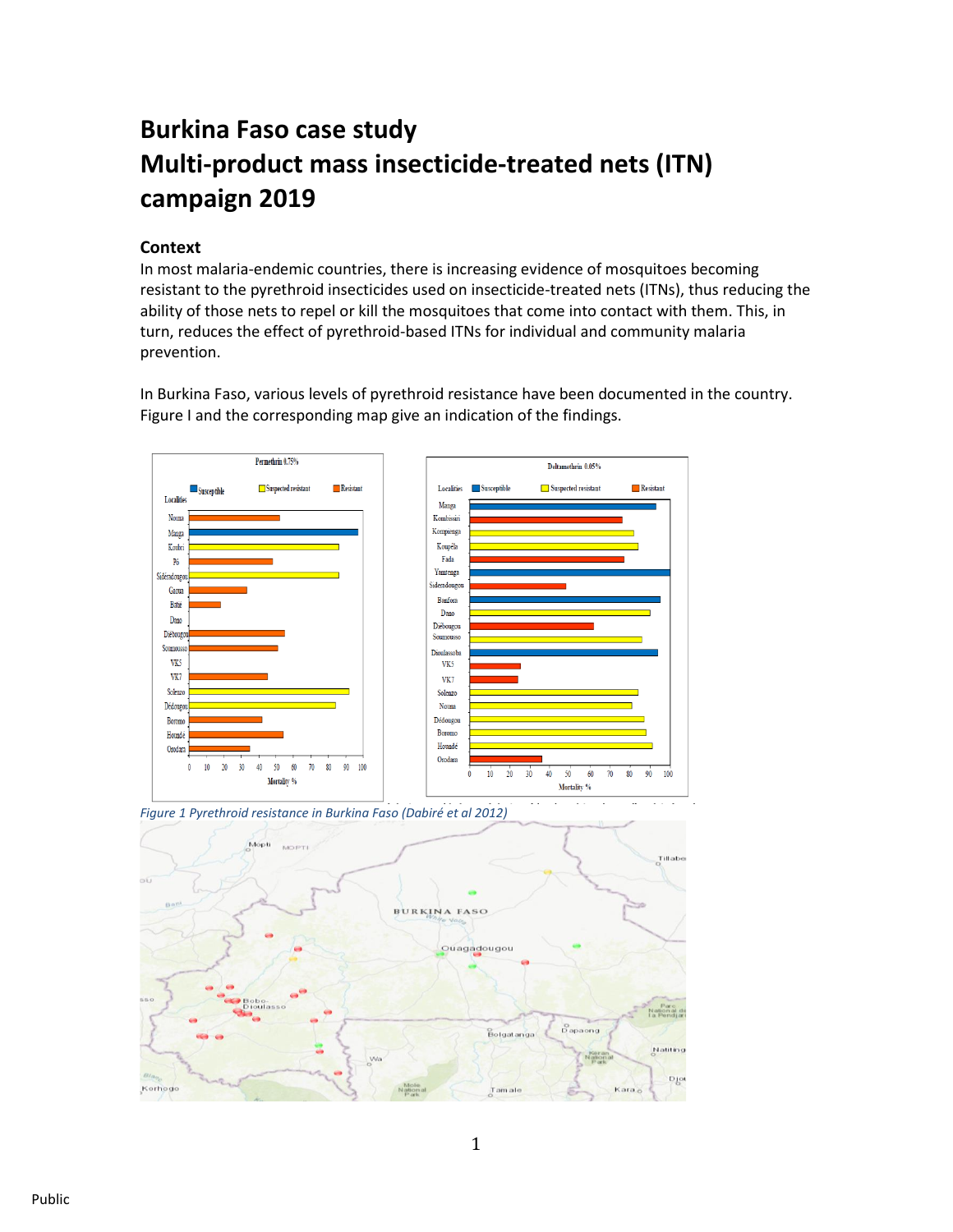New types of ITNs using more than one active ingredient are being deployed at scale in targeted countries for evaluation purposes through the New Nets Project<sup>1</sup>, including in Burkina Faso. Although not new to ITN mass campaign distributions (the 2019 campaign was the fourth), the 2019 campaign in Burkina Faso was the first to deliver ITNs of different types, appropriately targeted, in an attempt to address documented insecticide resistance. The campaign was led by the national malaria control programme (NMCP) and financed by the Global Fund, the US President's Malaria Initiative (PMI) and other partners.

Burkina Faso was the first country to distribute the BASF Interceptor G2<sup>(™)</sup> (IG2) on a large scale as part of the New Nets Project. ITNs with the synergist piperonyl butoxide (PBO) as well as standard long-lasting insecticide-treated nets (LLINs) were also distributed. Table 1 shows the types and quantities of ITNs distributed, while figure 2 shows which ITNs were targeted in which regions of the county.

| Type of ITN          | Quantity   |
|----------------------|------------|
| <b>Standard LLIN</b> | 9,341,339  |
| IG2 ITN              | 1,533,618  |
| <b>PBO ITN</b>       | 1.299.245  |
| Total                | 12,174,202 |

*Table 1: Distribution of ITNs in Burkina Faso (2019): type and quantity*



*Figure 2: Geographical distribution of ITN net types*

<sup>1</sup> Se[e https://www.ivcc.com/market-access/new-nets-project/](https://www.ivcc.com/market-access/new-nets-project/)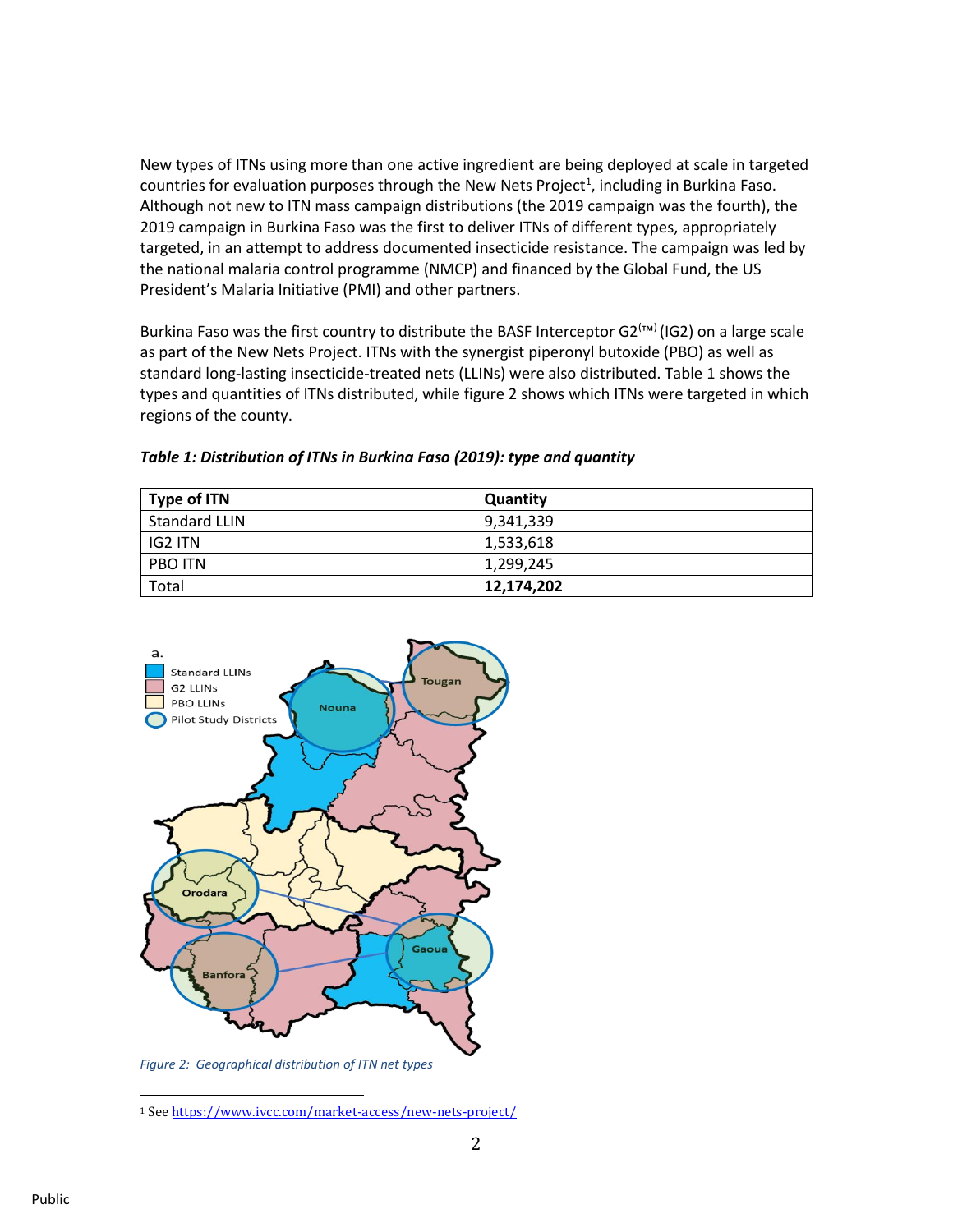The 2019 ITN mass campaign was initially planned as a single-phase national campaign but was adjusted in line with ITN delivery timelines into two phases:

- Phase 1: Distribution of standard LLINs and PBO ITNs from 25 to 29 May 2019
- Phase 2: Distribution of IG2 ITNs from 12 to 16 July 2019

Achieving and maintaining high ITN access is important given that Burkina Faso has an 80.9 per cent use:access ratio according to data collected during the 2018 Malaria Indicator Survey (MIS). Based on the data, people who have ITNs will use them, so ensuring access to ITNs is the critical factor for ensuring correct, nightly use of malaria prevention. Analysis of data for the ITN Access Use Report (2019) indicates that ITN use in Burkina Faso tends to decline with the dry season and use given access decreased in 2017—18 for rural populations. Children under five, as well as women of reproductive age, are prioritized for ITN use in households that do not have sufficient nets to cover all household members, while children of school age and young adult males are typically low priority for ITN use.

As Burkina Faso was the first country to distribute IG2s on a large scale, it was expected that several key lessons could be learned on multi-product campaigns which can be shared with other national malaria programmes.

## **Achievements**

The major achievement of the campaign was the distribution of approximately 12,569,272 ITNs of which approximately 1,563,934 were IG2s and approximately 1,377,170 were PBOs. Deployment of three different types of ITNs during the national campaign required special attention to planning and implementation to ensure that the right ITNs were distributed in the right areas, that all ITNs were accounted for and that people were mobilized to collect their ITNs and use them.

Burkina Faso implemented a highly successful multi-product campaign through a number of critical steps:

- Strong coordination: The NMCP ensured that a "Comité Ministériel d'Organisation (CMO)" was established with a range of members reflective of the different stakeholders (including community level stakeholders). The CMO was supported by a number of technical subcommittees.
- Early development of macroplans: The NMCP mobilized support of partners to develop the campaign plan of action, logistics plan, timeline and budget for the campaign, ensuring consensus around technical and operational considerations in line with the complexity of a multi-product campaign.
- Careful consideration of potential challenges: A risk assessment and mitigation plan was part of the macroplanning package that was developed under the leadership of the CMO and took into account the new and different risks associated with the different types of nets being distributed.
- Early engagement of national security forces: The NMCP, based on lessons learned from previous campaigns and anticipating an increasingly complex security situation in the country where the ITNs would be distributed, engaged national security forces early, clearly defining roles and responsibilities for different activities to be implemented.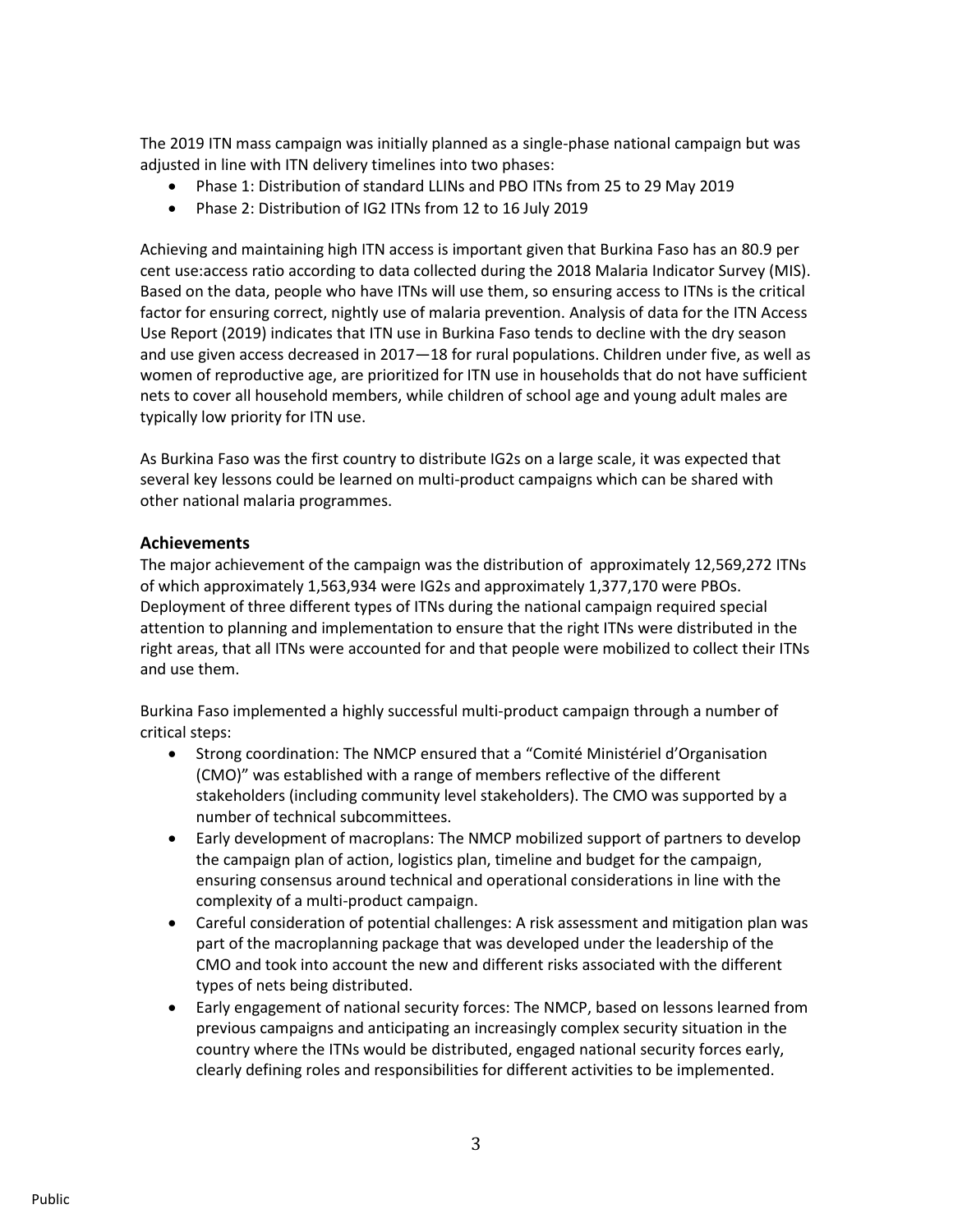- Decision-making around communicating about different ITN types: The NMCP, in collaboration with stakeholders within the Ministry of Health (MoH) and partners, made the decision to communicate about the different types of nets being distributed to all levels, including households. The decision was based on several considerations:
	- o Standard LLINs were delivered without packaging while PBO and IG2 ITNs were delivered with packaging, so the difference between the nets was visible.
	- o The issue of insecticide resistance was already being communicated by the MoH to communities as from the of end of 2018/start of 2019 through the district level health administration. The MoH felt that the increase in knowledge might help households understand the noticeable impact of their nets on mosquitoes. Not having the right information was considered to be a potential source of rumours, mis- or dis-information.
	- $\circ$  The security context in the country and the level of distrust among certain population groups presented a high risk for negative reactions if people discovered later that different ITN types were distributed and if certain households felt they did not get the "better" net.
- Decision-making around social and behaviour change (SBC) messaging about different ITN types: After deciding to communicate about different ITN types throughout the country, the NMCP and partners worked out the language to be used and level of detail to be communicated to different audiences. At the central and district health management team levels, the NMCP communicated that "new generation nets" were being distributed to address insecticide resistance issues and that the ITNs that each district would receive for the campaign were those that were most appropriate for documented types of resistance. At the community and household level, the message was that ITNs being distributed were "adapted to the mosquito in your region".
- Development of a rumour management plan: A rumour management plan was developed that included strategies for identifying and responding to potential rumours, mis- and disinformation associated with the different ITN types being distributed. This included the surveillance of rumours via social media and interactive communication with communities via WhatsApp. Unfortunately, budget gaps meant that this rumour management plan could not be implemented as planned. Nevertheless, the national malaria programme believes that one of the main reasons that no rumours, mis or disinformation arose during and post-campaign was that clear information was given to communities about insecticide resistance and the different types of ITNs being distributed.
- Early anticipation of potential supply chain challenges: The NMCP procured each type of ITN with a different colour of bale packaging for easy differentiation during transport and storage. Although ITNs were procured with delivery to district level, limiting the possibility of a district getting the wrong type of ITN, the possibility that bales would be mixed in the post-distribution period was considered when deciding on the different colours of baling.

# **Main challenges**

The campaign experienced a number of challenges largely unrelated to the multi-product nature of the campaign, including:

• Insufficient resources for microplanning: The NMCP introduced the microplanning process late in the macroplanning period, after the plans and budgets had been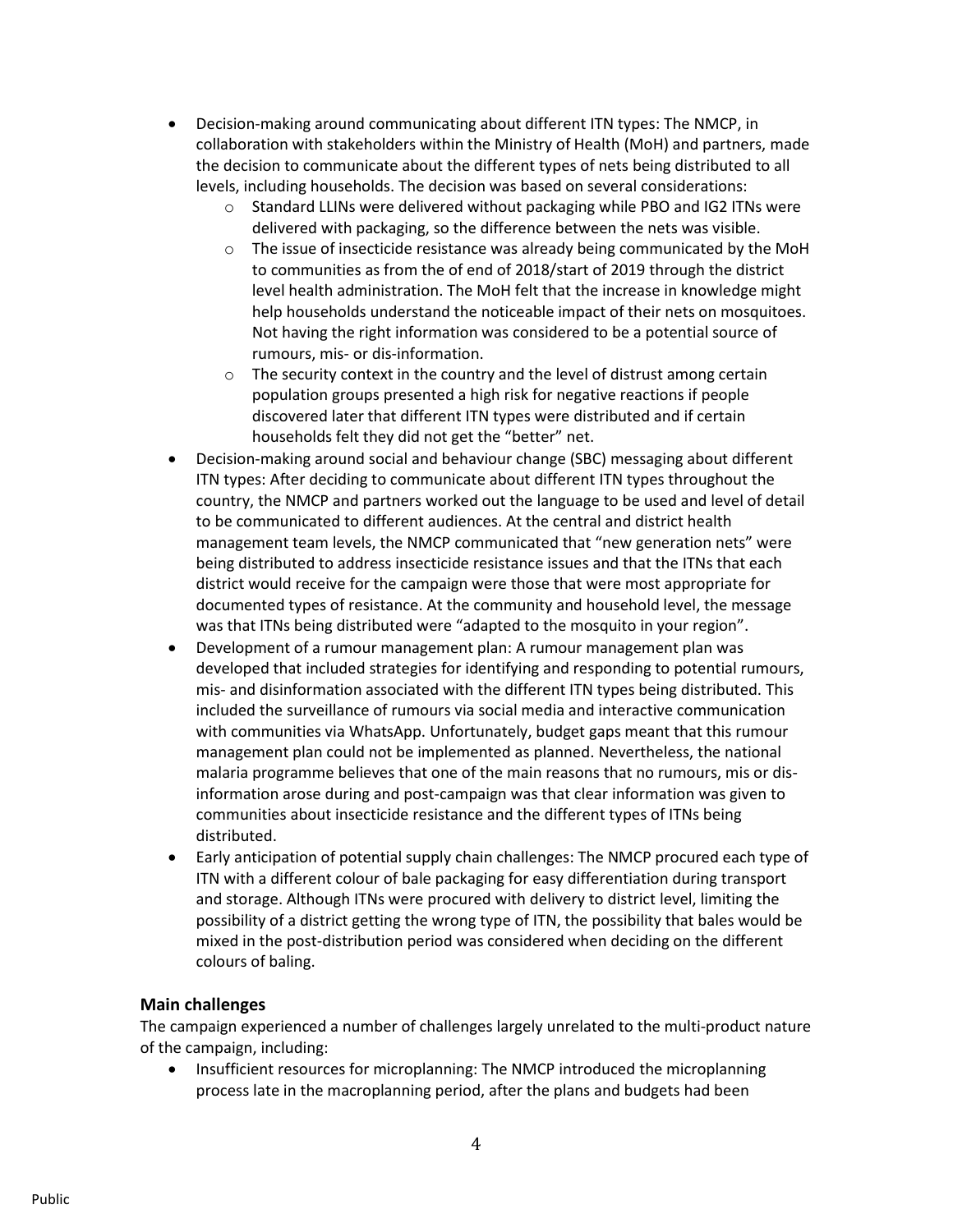reviewed and approved. Efforts were made to secure resources for the full microplanning activity which was not possible at the time. This led to insufficient planning and budget for detailed training at the national level, as well as delayed implementation of microplanning workshops with personnel from the operational level.

- Late ITN arrival: Due to the late arrival of IG2s in the country, the campaign needed to be changed from a single-phase campaign to two phases to ensure that ITNs already available in the country were in households as planned in advance of the high transmission season. The second phase of distribution (initially planned for July) was significantly delayed and was not implemented until October and November of 2019 due to late arrival of the ITNs.
- Voucher control: A stock-out of vouchers occurred before the end of the registration process, due to some weaknesses in the management of vouchers during the household registration process. This required vouchers to be photocopied or for one voucher to be allocated to several families, to ensure that all households were adequately covered.
- Population movement and special populations: There are a large number of internally displaced persons (IDPs) owing to insecurity in the country which led to the movement of many households during the campaign period. Many of these displaced households did not travel with or lost their vouchers during the violence, making it difficult for them to obtain their ITNs during the distribution.
- ITN gap: A 2.6 million ITN gap was identified following the household registration. This situation has been encountered in previous campaigns and the NMCP manages this in two ways: (1) early communication with regions and districts reinforces to Ministry of Health staff that the ITNs quantified for each district will not be increased if insufficient supervision and monitoring take place to limit inflation or creation of false households, and (2) retroactive capping at the end of the household registration phase based on the number of ITNs available in each district and the number of households and people registered. The retroactive capping allows for the ITNs available to be allocated as evenly as possible across all households, including those with a large number of household members, in an effort to achieve high intra-household ITN access.
- SBC plan and budget: Insufficient resources were allocated to SBC activities which resulted in a lack of materials and tools at the different levels and planned postdistribution SBC activities having to be curtailed.
- Payment of campaign actors: Significant delays were incurred in payments to volunteers through mobile money.

# **Campaign implementation, key data and lessons learned**

#### *Coordination*

To support the coordination of the mass ITN campaign, a "Comité Ministériel d'Organisation" made up of seven sub-committees was established in late 2018. The objective of the CMO was to ensure the coordination of the 2019 ITN mass campaign at the national level. The committees making up the CMO included:

- The coordination committee
- The secretariat
- Logistics and transportation
- **Finance**
- Technical
- Media and communication

• Security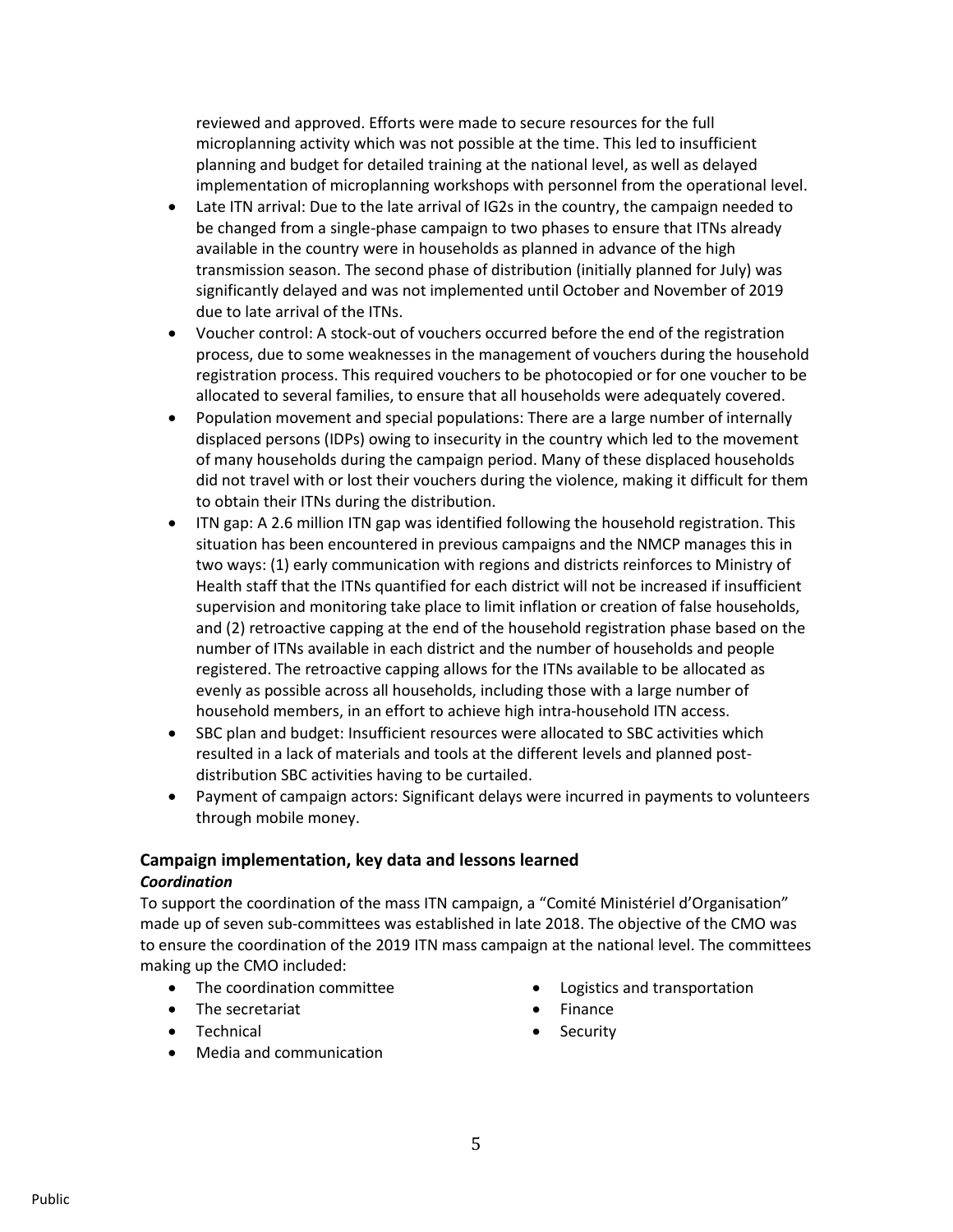Members of the committee consisted of staff from the MoH, technical and financial partners, as well as stakeholders from the private and community sectors, ensuring a robust representation from different constituencies involved in the campaign. Sub-national coordination committees (mirroring the structure of the CMO) were established at the regional and provincial level. District representatives were part of the provincial level committees, thus ensuring that the districts were represented during discussions and decision-making. While the NMCP planned to have coordination committees set up at the level of "communes" (i.e. the local level), this was not possible due to lack of funding.

The CMO led the development of the campaign macroplans which defined:

- The campaign strategy and phases of activities
- The roles and responsibilities of key campaign actors
- The logistics plans for storage and transport from delivery of ITNs at district level through to reverse logistics for leftover ITNs
- The monitoring and evaluation component of the ITN campaign

Between November 2018 and November 2019, the CMO organized at least 15 coordination meetings. Good coordination with the regional and provincial level coordination committees ensured effective security measures were put in place (see "security" below) and that consensus on retroactive capping to address the issue of gaps in ITNs was achieved among stakeholders (see "ITN distribution" below).

The main challenge was that the CMO was established late and had insufficient available budget to:

- Fully carry out its roles and responsibilities during the two phases of the campaign
- Address additional work caused by the frequent delays in campaign implementation, especially in areas where IG2 ITNs were being distributed.

#### **Lessons learned**:

- Strong coordination mechanisms must be established and functional at all levels, including representation of the various stakeholders, at least nine to twelve months before distribution.
- Delays in implementation are a real risk and should be taken into account when developing the risk assessment and mitigation plan. It is important to build contingency plans for the coordination structures at all levels to remain active and functional should delays require them to work beyond the initially established timeline for reasons outside their control (e.g. late ITN delivery).

#### *Microplanning*

The NMCP recognized that microplanning is critical to ensure the success of all ITN campaigns, as it gathers operational information from the community level and identifies the resources (human, materials, financial, tools and time) required for an efficient and effective campaign implementation. However, the microplanning process was not fully developed or budgeted in the macroplans approved by the Global Fund. While the NMCP was able to get approval for the microplanning to take place, the timing was too close to the implementation period and the budget insufficient for detailed microplanning with representatives from the operational levels.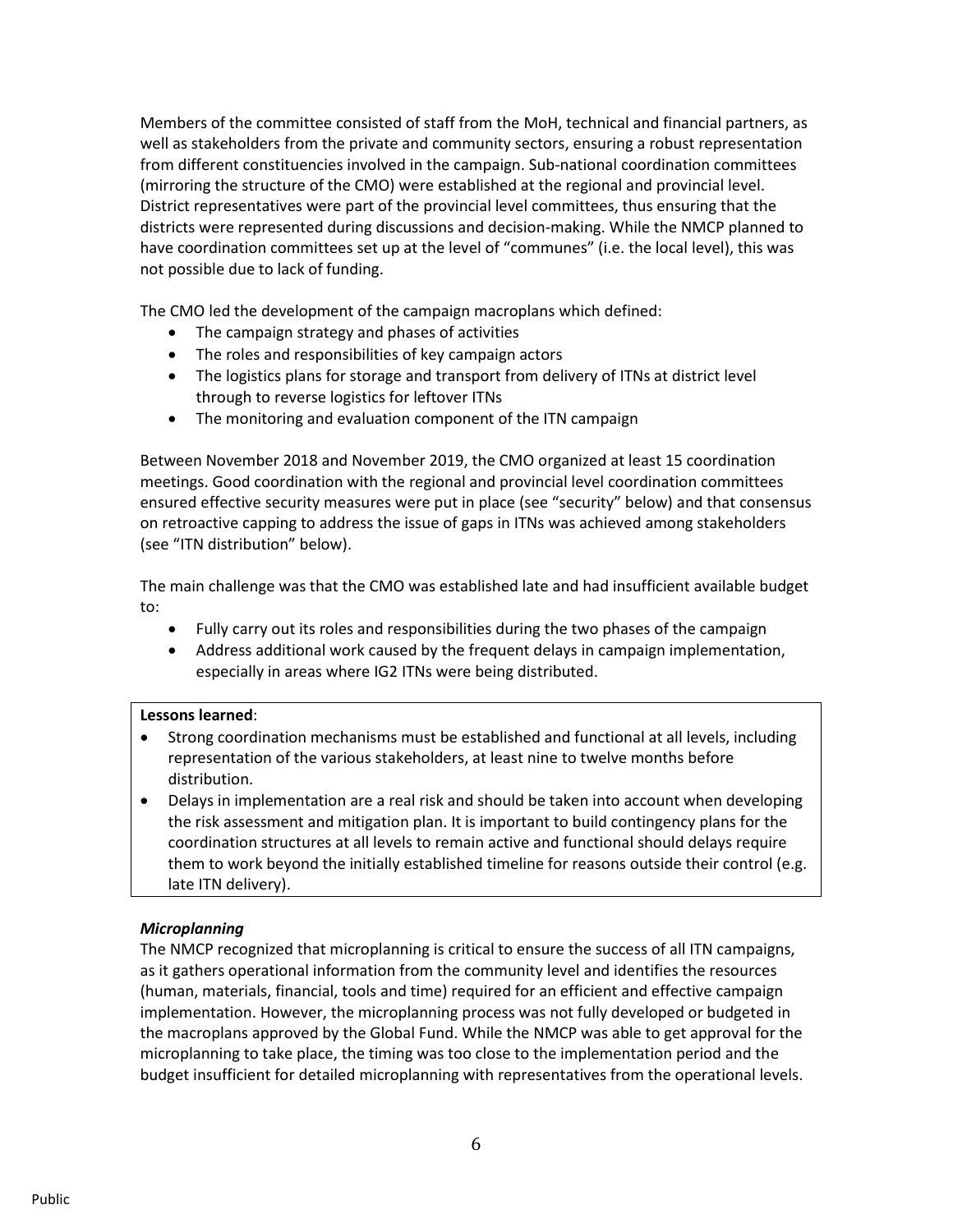Due to time and resource constraints, challenges were experienced during the microplanning including:

- Insufficient trained human resources to facilitate microplanning workshops at the district level
- Reduced training of facilitators from five days to two days, as well as limited number of days in the field for facilitators and resources for their travel

**Lesson learned**: Microplanning should be included in the campaign plan of action, and budgeted for accordingly, including ensuring that the following critical steps in the microplanning process are not omitted:

- Development of microplanning tools
- Training of facilitators at central level for five days
- Microplanning workshops for five days at district levels with participants familiar with the operational context
- Cleaning of microplans at central level
- Validation of microplans with districts, provinces and regions

## *Logistics*

A logistics plan of action (LPoA) defining the supply chain from the point of delivery in the country through to reverse logistics was developed. The LPoA provided details about the roles and responsibilities of campaign personnel at different levels, as well as tracking tools and ITN accountability, logistics training and supervision and monitoring of the logistics operations. ITNs were delivered directly to the district-level warehouses, limiting the possibility of mixing ITN types at higher levels of the supply chain. ITNs were procured with different bale colours for different types of ITNs to avoid any confusion or mixing of the ITN types.

Delayed ITN arrival, particularly of the IG2 ITNs, created a number of challenges for the campaign implementation. The first delivery of ITNs (standard LLINs and PBO ITNs) was expected in mid-December 2018, but these were not delivered until mid-June 2019. In addition, IG2 ITNs were expected in mid-June 2019 but were not received until August 2019. The changing ITN delivery timelines caused multiple revisions to the campaign timeline.

The logistics component of the campaign faced budgetary constraints which:

- Prevented the assessment of warehouse capacity within the districts in advance of ITN delivery
- Delayed lateral and reverse logistics (which were also a result of challenges linked to microplanning and retroactive capping, which led to ITNs within a province or region being transported elsewhere)
- Created delays in the management of waste, including the transport of waste from health centres with non-functional or no incinerators
- Made planning for delivery and receipt of ITNs in insecure areas and for displaced populations, where additional or specialized transportation requirements were needed, very challenging

#### **Lessons learned:**

• Pipeline monitoring is critical and any shifts in delivery timelines must be communicated promptly to stakeholders at all levels.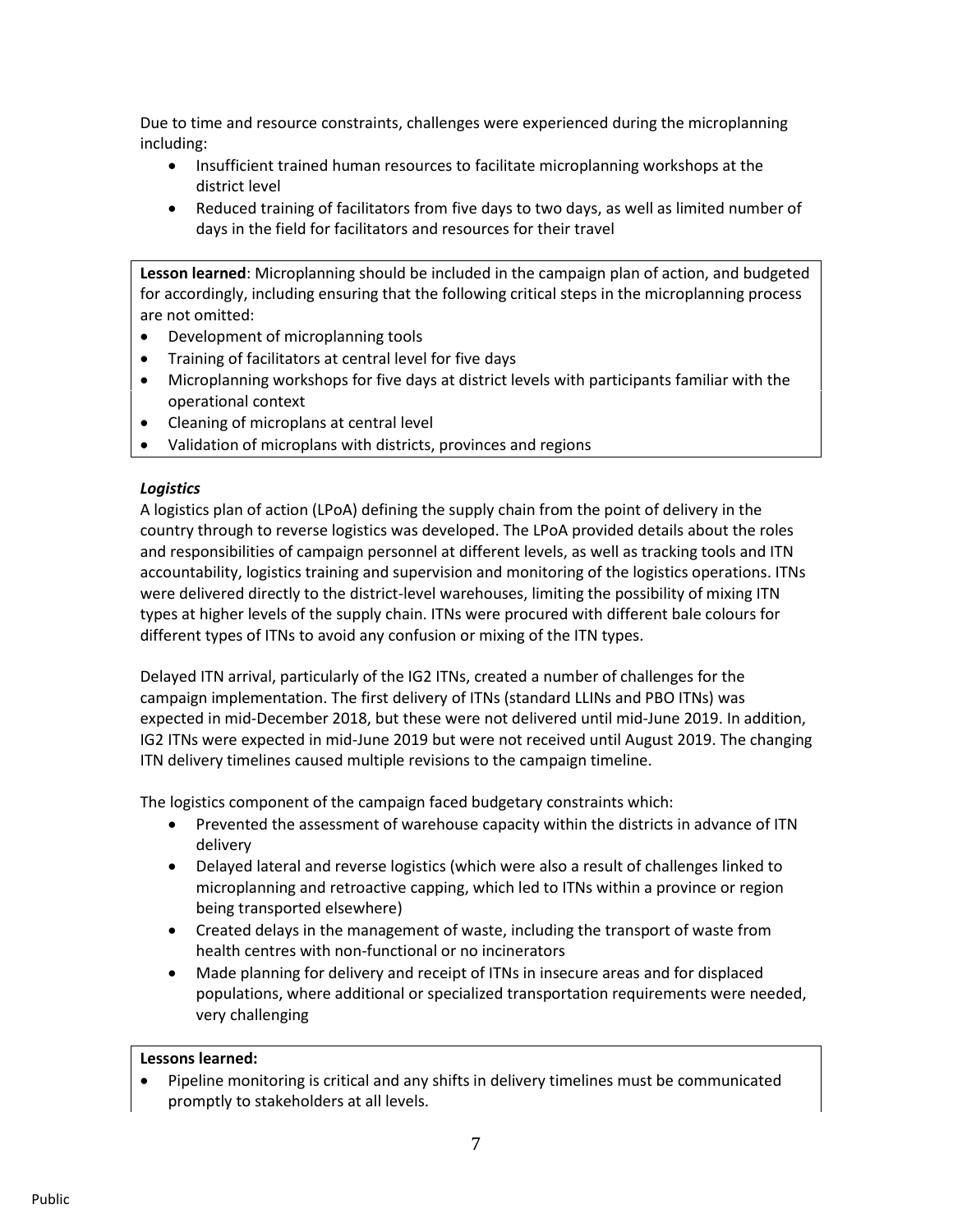- The risk assessment and mitigation plan should include the potential for late ITN delivery and a contingency plan for managing delays in campaign implementation.
- Costs for waste management and reverse logistics must be included as part of the detailed campaign budget. The process for waste management and reverse logistics (including any quantification) should be sufficiently detailed in the macroplans to eliminate any ambiguities when costing the activities, as well as during implementation.
- Strong microplanning is needed to minimize the need for lateral ITN movement and identify and plan for ITN distribution in hard-to-reach areas and for displaced populations

# *Communication (social and behaviour change)*

The NMCP had requested AMP technical assistance (TA) support to develop the communications strategy and plan of action (PoA) but were unfortunately unable to secure this TA support, causing a delay in the development of the communications strategy, tools and materials. A national consultant was subsequently contracted to support the development of the communication PoA, which was developed with the objective of increasing ITN access and use in all households in Burkina Faso. It was based on lessons learned from previous campaigns as well as existing data and was an analysis of the context in the country that included:

- Review of the most recent MIS data regarding sources of information
- Review of ITN access:use data to identify areas of the country with lower indicators
- The identification of barriers to adopting positive net utilization behaviours
- Identifying strategies to mitigate or remove these barriers to positive net utilization

With distance support from AMP TA providers, the NMCP was also able to identify the various risks to the campaign and communication activities (such as growing insecurity within the country) and develop appropriate mitigation measures to improve the existing strategy and plan of action.

As with most campaigns, the principal challenge faced by the communication committee was a lack of funding for a robust, multiprong strategy. While many communication activities were financed by the Global Fund, the gap in funding resulted in:

- Inability to implement a workshop for the development of messages specific to the new ITN types being distributed, as well as the pre-testing of these messages
- The rumour management plan not being implemented as developed: while rumours are always a challenge for ITN mass campaigns, the risks are greater in a multiproduct campaign
- Planned post distribution communication activities not being implemented, with the risk that any questions or rumours arising about the different ITN types after the actual distribution may not be responded to effectively
- No health education posters being displayed or used at distribution points

**Lessons learned**: Ensure that the plan and budget for SBC are developed early and take into account the extra time and resources required for a multi-product campaign including:

- All tools and materials required to support the communication strategy
- SBC microplanning to ensure sufficient quantities of materials are available for each district
- A robust post-distribution SBC strategy and accompanying activities

*Training*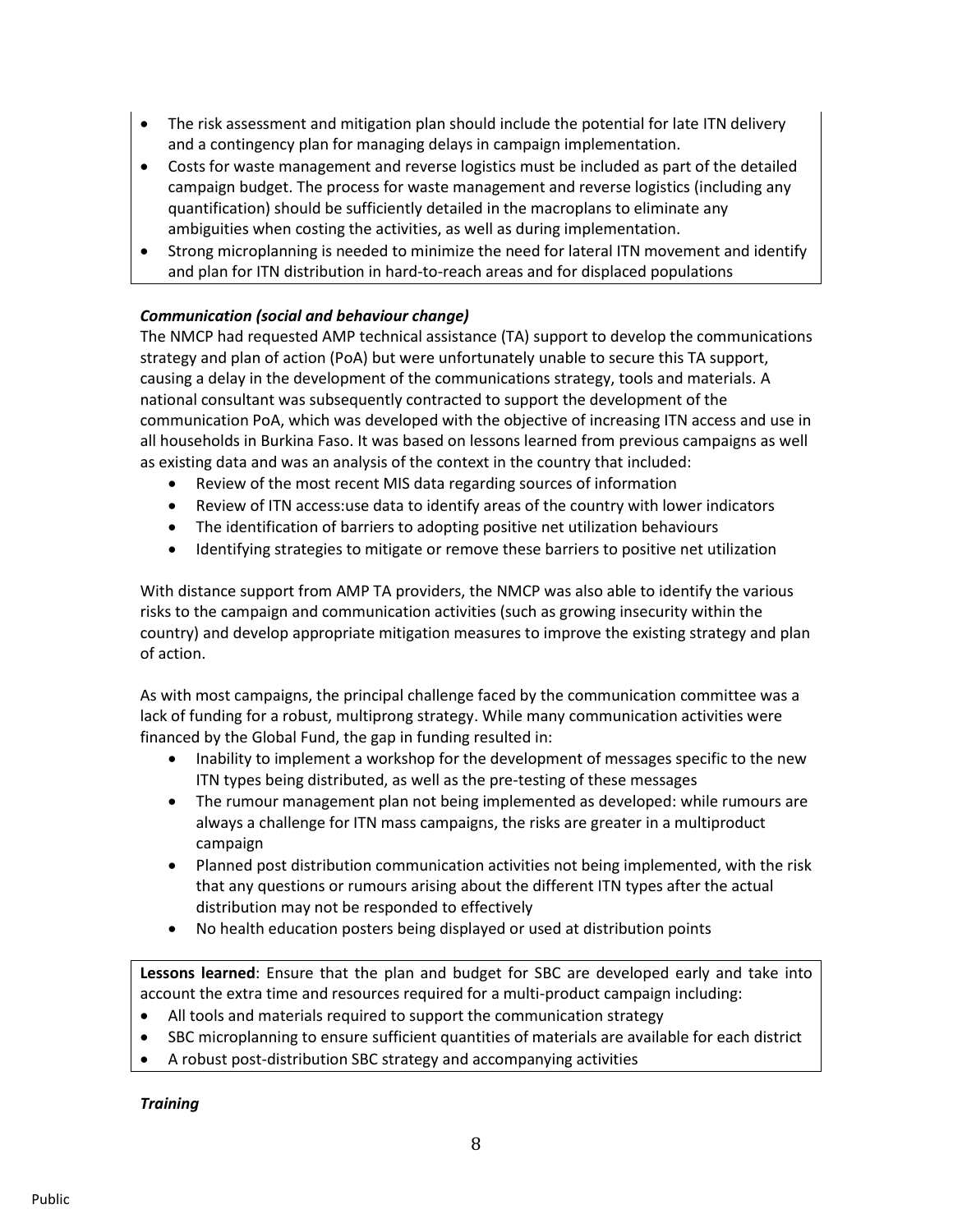Training was conducted in a cascade method, with the final training for community-level campaign workers being conducted in two steps:

- 1. A two-day training for household registration organized 48 hours before the start of the registration exercise
- 2. A one-day training for ITN distribution organized the day before the start of the distribution

The principal challenge faced in training implementation was the late reproduction of training materials and tools (including the training manual) which subsequently resulted in certain weaknesses in the household registration process.

**Lessons learned**: It is critical to ensure that detailed planning for training is done at the macroplanning stage and that adequate resources are allocated to the various trainings, including:

- Sufficient days and time for each training session and module within the session as per the agendas developed
- Sufficient resources, tools and materials for facilitators and participants to ensure practical exercises are implemented in support of high-quality implementation
- Sufficient time to ensure that procedures and policies for procurement of venues, catering and requirements are followed

| No. of households<br>(macroplans) | No. of<br>households<br>(microplans) | No. of<br>households<br>registered | <b>Difference</b><br>between<br>microplans and<br>registration | % difference |
|-----------------------------------|--------------------------------------|------------------------------------|----------------------------------------------------------------|--------------|
| 3,726,796                         | 3,894,332                            | 5,038,227                          | 1,143,895                                                      | 29%          |

## *Household registration and data management*

Despite limiting the number of households to be registered per day to an average of 25 in rural areas and 30 in urban areas, the following challenges affected the household registration process:

- Insufficient and incomplete household registration books
- Low quality of registration of households
- Late submission and transmission of household registration data to the central level (paper-based data collection)
- Inconsistencies between the number of households registered and the number of nets to be allocated
- Poor management of vouchers leading to insufficient vouchers to cover certain areas

During the household registration, data were collected and transmitted to district-level data managers who analysed the data and provided feedback to the district campaign personnel. At the end of the household registration period, the data showed that the number of ITNs required was considerably higher than the number of ITNs available based on what had been procured for the campaign. The NMCP is not unfamiliar with having a large gap after the household registration and thus this situation had been anticipated in advance. The gap between the macroplanning, microplanning and household registration population figures is likely due to a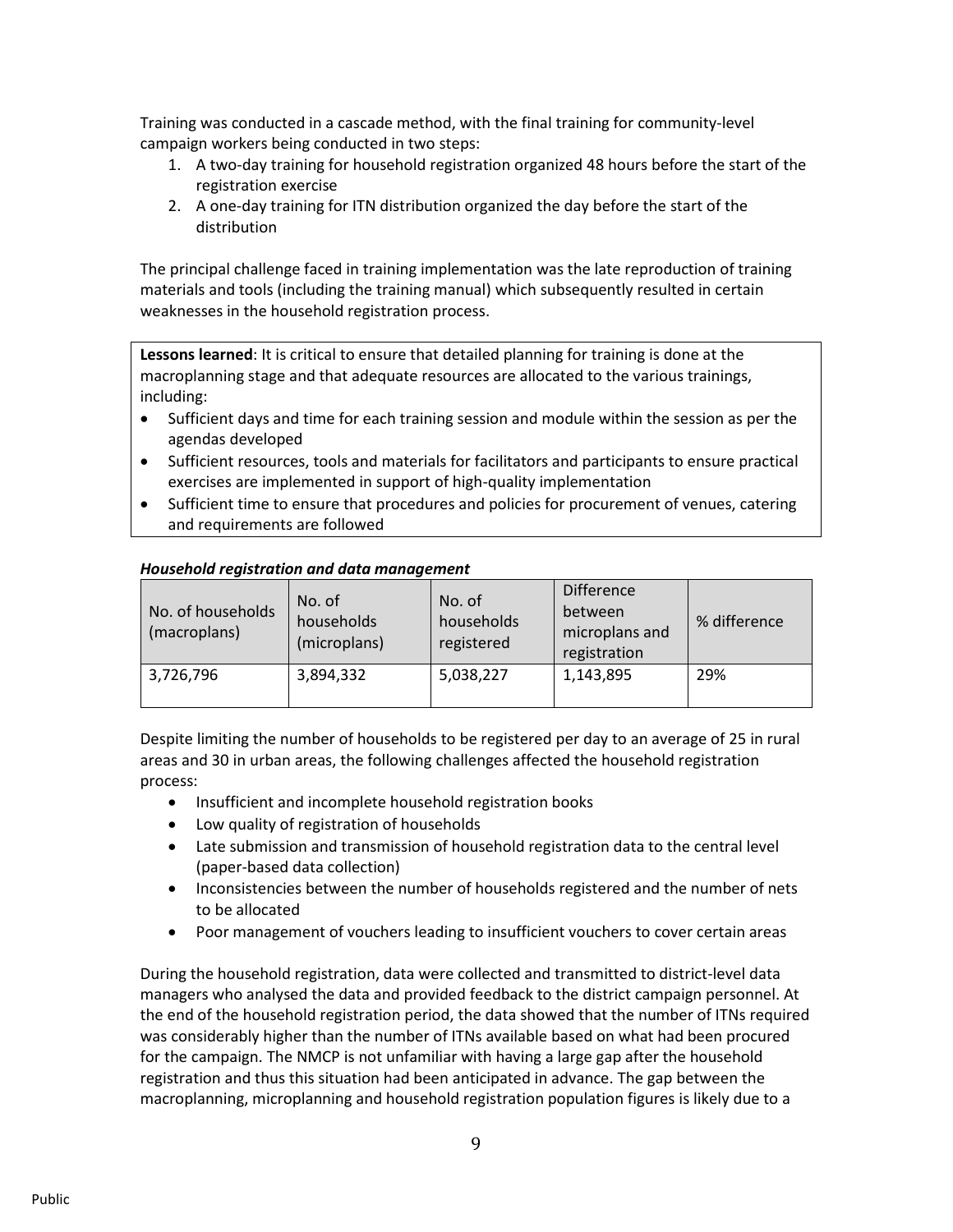number of factors including inaccurate baseline population data from census projections, insufficient microplanning to truly capture updated population figures and challenges during training that led to issues during the implementation of the registration itself.

In order to fill the gap identified at the end of the household registration, the NMCP applied a strategy of retroactive capping to reduce the number of ITNs to be allocated to households (a reduction of one to five nets): the CMO created different scenarios of reduction based on the amount of ITNs available vs. the amount of ITNs required as per the household registration. For example, if a household had 14 people and was supposed to receive seven nets, then their allocation was reduced by two nets etc. until data show that all households within the region were receiving ITNs. The scenarios also took into account the average number of household members (national census) in rural vs. urban areas. The scenario that ensured all households received ITNs and that large households were not unduly penalized was adopted in each region and the governor of the region was subsequently informed and led the communication to the targeted households about the change in the ITN allocation strategy. The NMCP estimates that for 75 per cent of households in the campaign, there was no change to their initial allocation; the majority of households that had their number of ITNs reduced had nine or more members.

**Lessons learned:** Retroactive capping, based on actual household registration figures rather than macro level assumptions, ensures that the number of ITNs being distributed to households is:

- More representative of the actual ITN needs at the household level
- Does not unduly penalize large households, which are numerous across Burkina Faso
- Aligned with the ITNs available to limit the number of ITNs remaining for reverse logistics at the end of the campaign

| No. of ITNs   | No. of ITNs allocated to | Difference between |              |  |  |
|---------------|--------------------------|--------------------|--------------|--|--|
| prepositioned | households during        | ITNs prepositioned | % difference |  |  |
|               | registration             | and ITN needs      |              |  |  |
| 12,174,202    | 14,815,826               | 2,641,624          | 22%          |  |  |
|               |                          |                    |              |  |  |

#### *ITN distribution and data management*

The ITN distribution was considerably delayed due to late ITN arrival and was implemented on the following dates:

- First phase of distribution of standard LLINs and PBO ITNs was implemented from 29 June to 03 July 2019.
- Second phase of distribution of IG2 ITNs was implemented from 29 October to 02 November 2019.

Fixed distribution sites were organised as per set guidelines, and good communication ensured that the population was aware of the dates and place to obtain their ITNs. While there was health education and physical demonstration of net use and care at fixed distribution sites, this could have been improved with visual materials showing positive ITN use and care behaviours.

The timing of the second phase of distribution was deemed inappropriate by households and the distribution teams as it came after the rainy season and high malaria transmission period.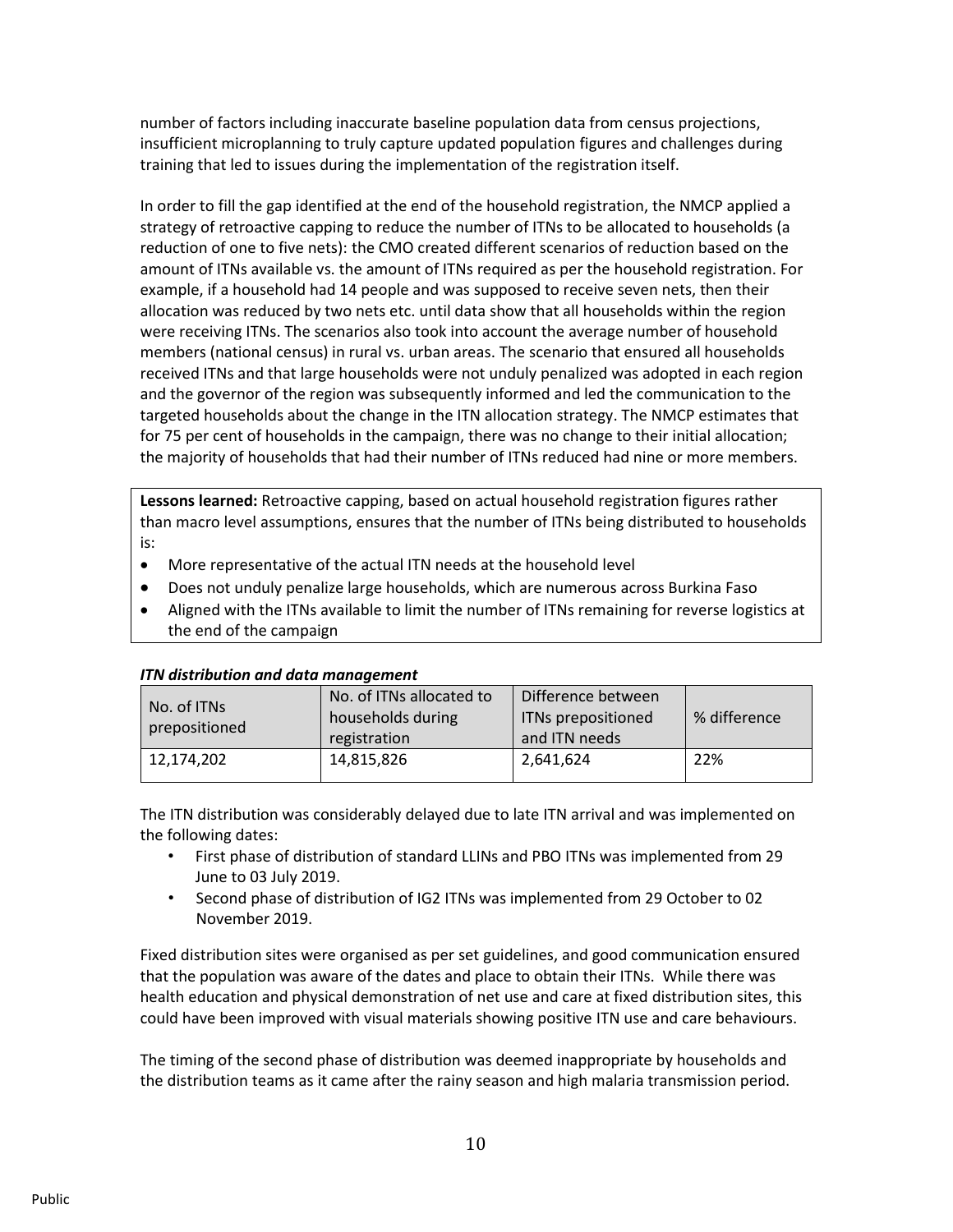# *Security*

One of the lessons learned from the 2016 ITN campaign was the need to strengthen the security aspects of the campaign to prevent ITN theft, as well as the loss of nets to fire. These aspects were made more complex because security measures that had been installed had to remain discreet, so as not to provoke terrorist reprisals and attacks.

In response to the identified risks, the CMO established a security committee at the central level, with security sub-committees at the regional and district levels. During implementation, a total of 7,621 security agents at different levels were mobilized (including at distribution points) to ensure the security of ITNs and campaign personnel.

## *Data collection*

While data collection tools, as well as a data management system (including the transmission of data from community to central levels) had been established at the macroplanning stage, similar challenges to previous campaigns were encountered including:

- Lack of data reconciliation
- Lack of coherence in data collected, recorded and reported during the different phases of the campaign.

In addition, a strike by health facility staff prevented the transmission of distribution data in real time and these data have still not been received by the NMCP despite the strike situation having been resolved.

The NMCP plans to address weaknesses in the data collection through use of digital tools in the 2022 campaign.

# *Supervision and monitoring*

While a strong supervision and monitoring structure was established, with clear roles and responsibilities being described in the campaign PoA, including standardized tools and an end process evaluation protocol, the campaign faced some challenges related to planning and logistics which reduced the efficiency and effectiveness of the supervision and monitoring structure:

- Insufficient or inadequate transportation means for supervisors and monitors that limited their ability to reach all targeted areas for the campaign
- Insufficient days allocated for supervision and monitoring (i.e. six days allocated for supervision and monitoring of the registration process which lasted 10 days)

The campaign PoA included independent monitoring of the household registration process to assess quality and coverage, as well as to help identify errors and communicate them to supervisors to be addressed quickly and efficiently. insufficient resources led to the independent monitoring not being implemented, which could have contributed to challenges identified in the household registration exercise not being communicated and addressed in a timely manner.

#### **Lessons learned:**

• It is important to ensure that implementation of activities is being properly supervised and monitored, allowing for early identification and resolution of challenges. It is critical to